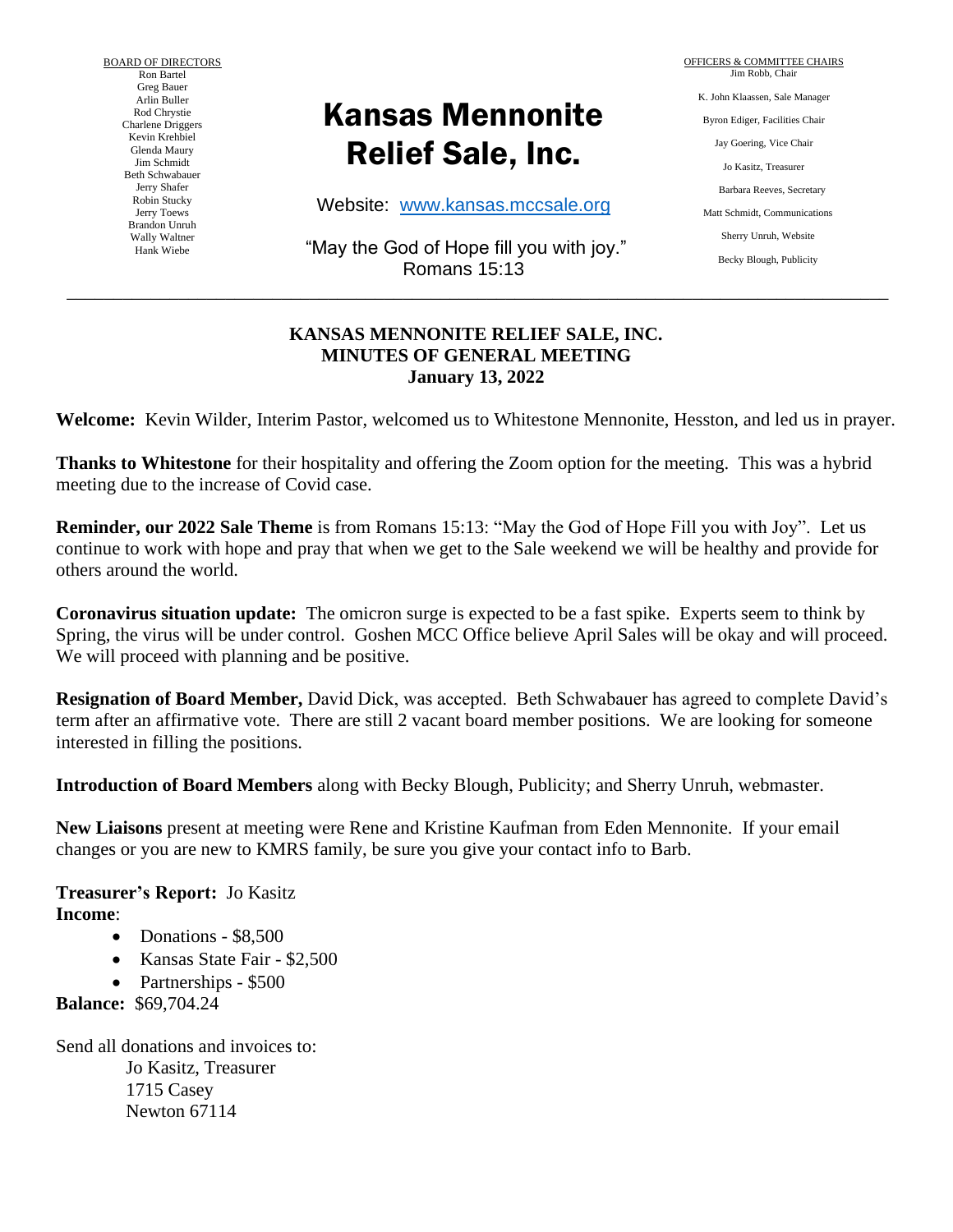**Purchasing Committee** will be meeting with Sysco next week. We can expect prices to be higher, more time for deliveries, paper products in limited supplies. Sysco is to let us know by March 1 whether the refer trailer will be available for our use. The amount of \$24,900 in bids were collected leaving a balance of \$57,050 of the budget to collect. Remember to collect your bids and bring to February meeting. Updated Bidder's Record is attached.

## **Important Dates:**

- February 10 General Meeting  $&$  mini auction Tabor Mennonite
- March 1 Deadline for Quilts to MCC Center
- March 10 General Meeting at First Mennonite, Hutchinson
- March 24 need Host
- April 2 Bohne Berrogi making
- April 5 or  $6 -$  Verenike making
- April  $8 \& 9 -$  Sale Weekend
- May Annual Meeting Hesston Mennonite

## **Critical Vacant Positions:**

New Year Cookies Chair. We will be making the position into three different positions. We will write up job descriptions and will send out for you to help recruit Set Up/Tear Down; Mixing and Frying; Selling.

Domestic Arts Superintendent. Set up booths, work with food booth chairs, keep building clean including bathrooms and help tear down after Sale.

Pride of Kansas Superintendent (Children's Building). Schedule inflatables, help with Children's auction and keep building/bathrooms clean.

**Prices** will be reviewed. If you are wanting to change the price of item(s) you sell to help cover the increased prices, let Board know by first March meeting. We need to be consistent on prices for similar items.

**Signage.** If you are needing updated signage contact Prestige Printing, Hesston or Baker Brothers Printing, Hillsboro. Be sure to wait until prices are updated.

**Children's Auction** will be collecting donated toys for the children to bid on. Bring items to the Pride of Kansas Sale weekend. There will also be a collectible toy semi auction.

**Communication Report, Matt Schmidt.** Watch for updates on the website and Facebook. If you have pictures of items to advertise, send to [photos@kansas.mccsale.org](mailto:photos@kansas.mccsale.org) Also, if you want to use Sign Up Genius to recruit volunteers, let Sherry Unruh know and she will help set it up.

## **Open Mic:**

**Feeding the Multitude** will include options such as verenike with gravy, sausage, bohne berrogi, borscht, zwiebach and water. Continue to work on ways to serve safely.

**Silent Auction, Matt Schmidt.** Thanks to Al Penner for his years of service to the Silent Auction. Let Matt know if you have anything for the Silent Auction.

**Restoration of Vehicles, Tractors, etc.** If you or someone you know is trading vehicles, have tractors ready to sell, why not donate to MCC Sale. Contact Jerry Toews.